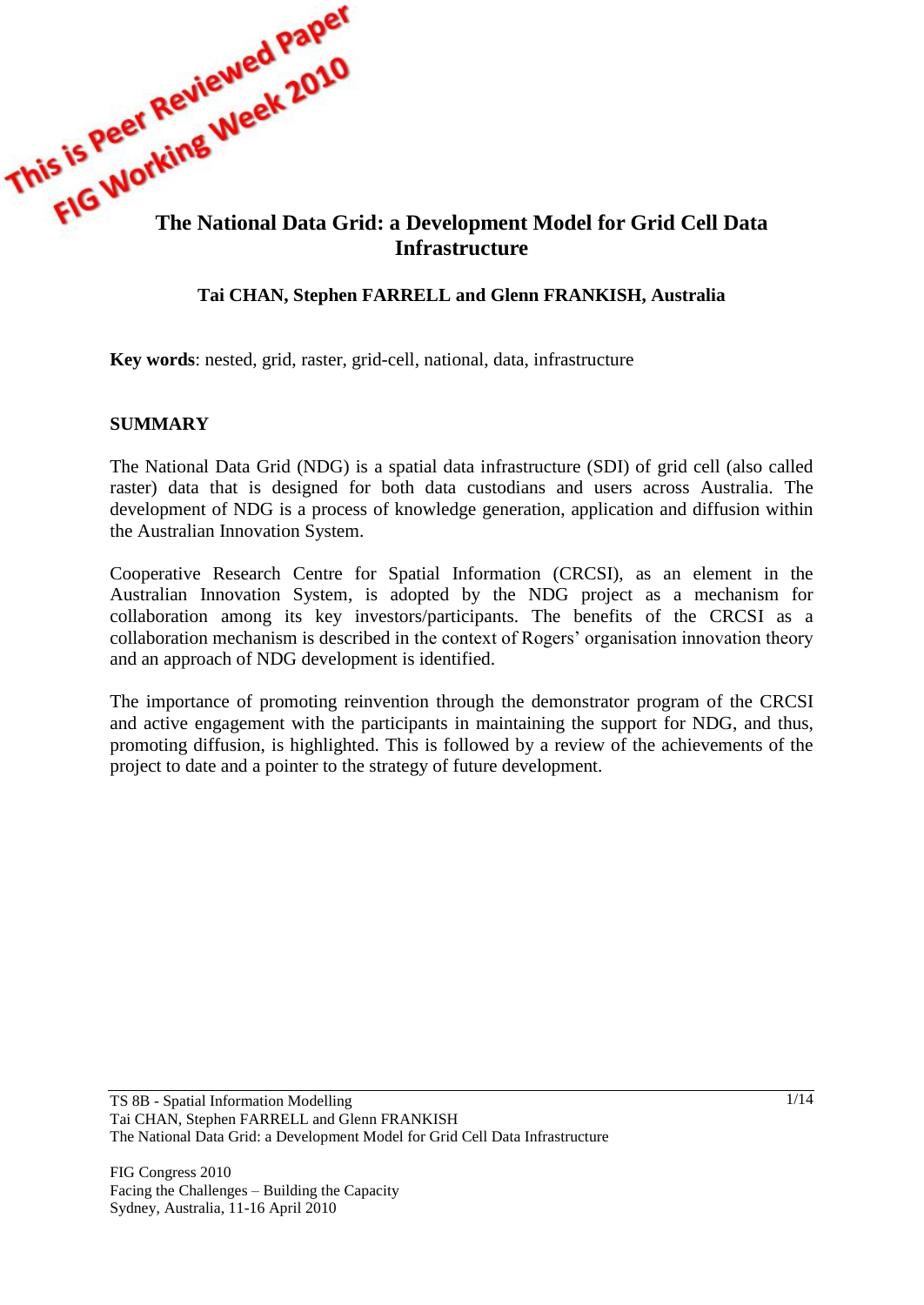# **The National Data Grid: a Development Model for Grid Cell Data Infrastructure**

### **Tai CHAN, Stephen FARRELL and Glenn FRANKISH, Australia**

### **1. INTRODUCTION**

The National Data Grid (NDG) is a spatial data infrastructure (SDI) of grid cell (also called raster) data that is designed for two main user groups across Australia. NDG aims to support the two groups and reduce duplicated investments by making it easy for:

- **the data custodians** to publish and share their data in a grid cell specification that is in an acceptable (authoritative) form suitable for general consumption
- **the users** of grid cell data to discover, access, integrate and use the data in their daily activities, eg., modelling, analysis, reporting and decision making in general (FGDC 2000).

The success of a SDI such as NDG should see hundreds, if not thousands of attributes, published and regularly updated on infrastructures across Australia, which is efficiently and effectively managed by one or more sponsors and accessed by thousands of users across Australia daily when undertaking their routine activities. It is an innovation that requires multi-million dollars investments over time by governments and the private sector, which would be impossible to come by without broad adoption by both the data custodians and users, and their respective organisations. The successful development and adoption of an innovative SDI such as NDG will vary in countries that will have different innovation systems shaped by their socio-political, economic and environmental contexts. The paper documents the model of development and diffusion of the NDG in Australia.

### **2. THE AUSTRALIAN INNOVATION SYSTEM**

According to a review of the national innovation system (Australian Government 2008), an innovation system is made up of a range of components that include entrepreneurial firms and innovative work place, people and social networks, research capability and platforms, tax incentives, innovation in government and the innovation governance, policies and means to support all the above. A system also has three functions: knowledge generation, knowledge application and knowledge diffusion and benefits are sustained through the above components taking part in these functions.

Among the myriad of mechanisms available in the Australian innovation system, the Cooperation Research Centre Program is an important component. A recent review of the Program (Minister IISR 2008) recommended support for pre-competitive or pre-applicative research ventures between end-users and researchers which tackle a clearly-articulated, major challenge for the end users addressing identified risk gaps. The review also emphasised the importance of collaboration between end users and researchers and recommended improved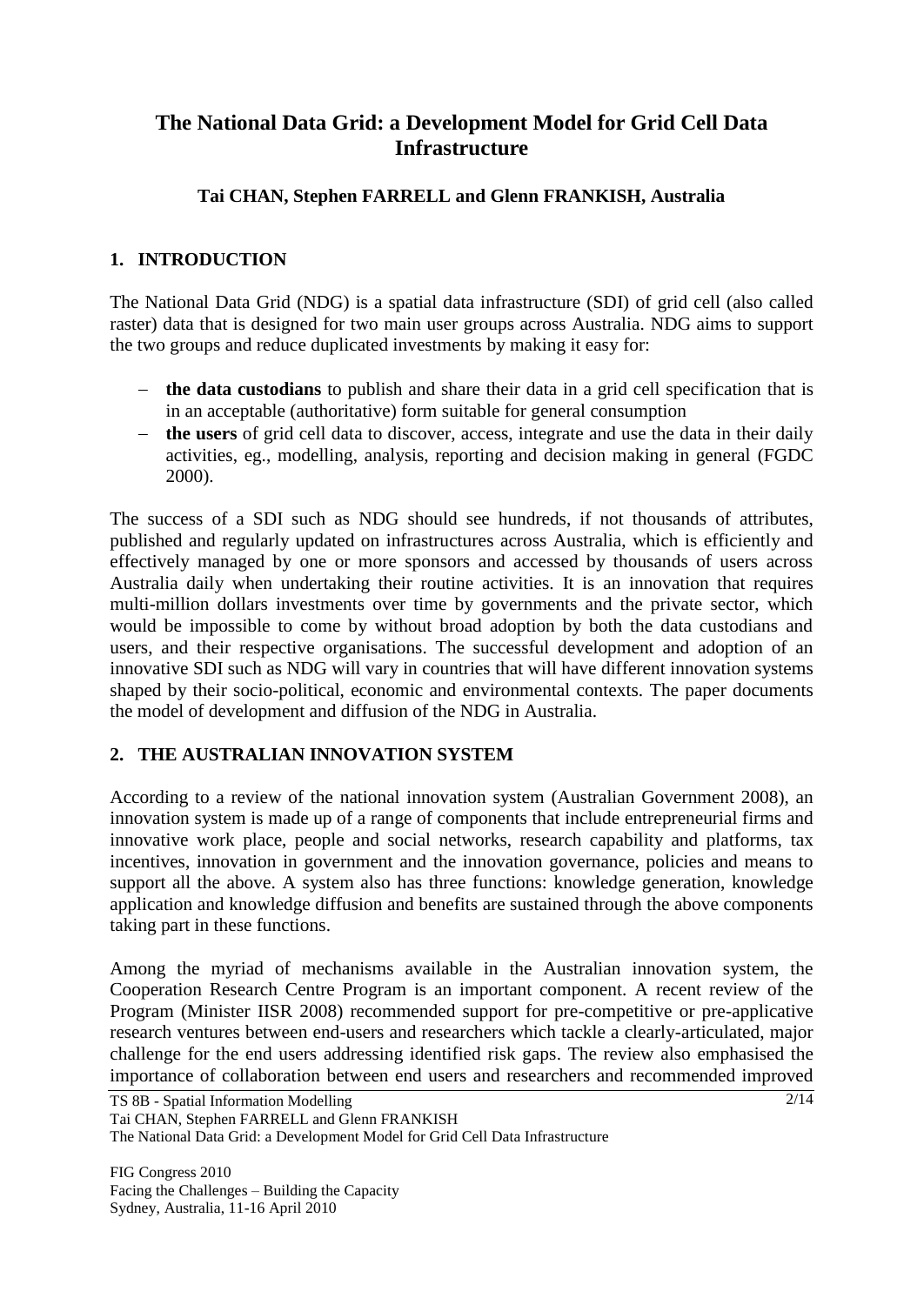support to collaboration through a number of existing mechanism, such as the Australian Research Council grant system. particularly with small and medium entreprises.

While the CRC program provides a effective means of supporting collaborative research to generate and apply the knowledge, the ultimate challenge in an innovation system is to promote knowledge diffusion, ie., uptake and utilisation by the wider community. The CRC program facilitates that through education and demonstration programs. Education is to create capacity to assess, appreciate and use the innovation. Demonstration is to raise awareness and allow end users to see for themselves the benefits.

In the national innovation review it is acknowledged that enabling technologies such as Information and Communications Technologies (ICT) have widespread applications in many fields. SDI such as NDG is a typcial example. Its use and management is deemed to involve significant complexity and uncertainty because it does not "fit into existing industry categories" and the end users cannot predict the outcome of their adoption based on past experiences. Therefore while a new bushfire behaviour model, once proven to be accurate and practical, will be adopted by fire managers, it is not the case for innovations such as NDG. It is an infrastructure that is designed to support a range of functions in various application areas. Positive experience in one area may not be seen as workable elsewhere.

The review further suggests that governments be "informed about enabling technologies and aware of potential issues and problems to develop appropriate policies and regulation" to cultivate the community"s confidence in a new technology and its subsequent acceptance and diffusion into the broader economy and society. It also highlights that "the community also needs to have access to balanced and objective information from trusted sources" to allow their choices to be informed. To address these challenges, strategies derived from organisational innovation theory can help (Chan et al 2008). The rest of the paper documents the strategy adopted and the outcomes.

### **3. INNOVATION MANAGEMENT: THE NATIONAL DATA GRID**

The National Data Grid refers to the Australian Cooperative Research Centre for Spatial information (CRCSI) Demonstrator Project, which started in February 2007 as the Platform for Environmental Modelling Support (PEMS) Demonstrator Project (Chan *et al* 2007). The success of the PEMS demonstrator resulted in additional investments by the participants of the project and the CRCSI in September 2008. In this paper, the term NDG refers to both the current and previous demonstrators, ie., PEMS, and the associated technical platform, unless specified otherwise.

The NDG was originally conceived very simply as an infrastructure with spatial information key as attributes against unique grid cells of consistent resolutions. The resulting data would be stored in simple relational databases to support sieve mapping type of queries to support rapid site selection analyses in the planning of major capital projects, such as building a prison or a toxic waste dump. With a critical mass of attributes in the grid cell database, it would also provide modellers with easy access to current grid cell data to feed their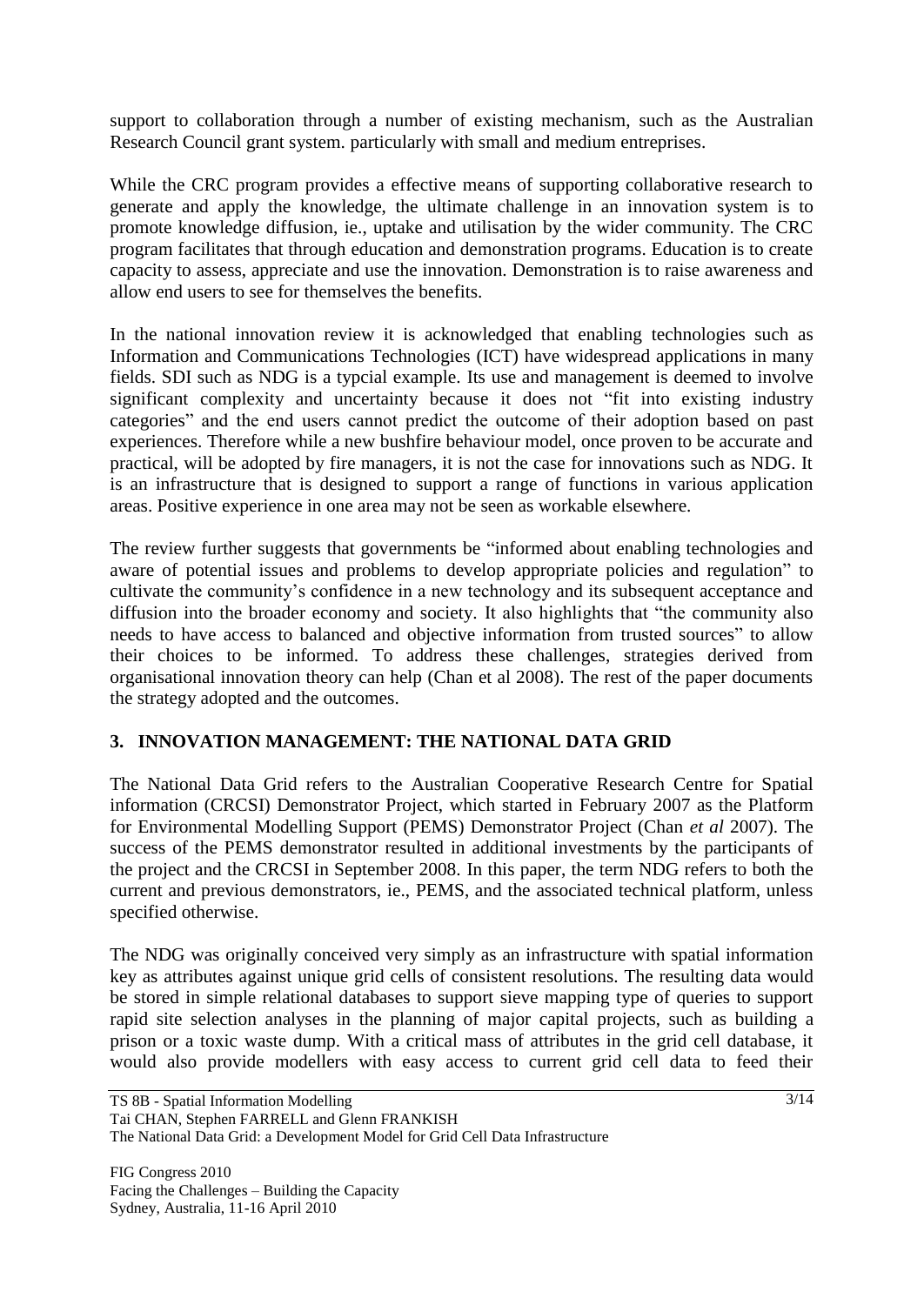sophisticated models. These models were developed to generate socio-economical and environmental predictions to inform decision making. The primary rational for developing the NDG was the reduction of duplication of valuable project budgets in data acquisition that often took up 75% of the budget of a GIS project (FGDC 2000). A small project was commissioned to create a proof of concept to communicate the ideas to the potential partners of the NDG.

Each of the above design elements of the NDG is not new and might have been applied individually to many organisations across Australia. The combination of all the elements in the same infrastructure is innovative requiring investment in new knowledge and its application (see Australian Innovation System above). For the NDG to be adopted as the mainstream component of the Australian SDI, adoption by many key organisations across Australia is a prerequisite. Promoting this adoption, or in the terms of the Australian Innovation System, knowledge diffusion of NDG, is a complex and challenging process.

As part of the strategy to address the above challenges, the concept, originated from Spatial Infromation Infrastructure, was presented to many business units in a number of organisations, including Geoscience Australia, the Australian Department of Agriculture, Fisheries and Forestry, the Victorian Department of Sustainability and Environment (DSE), Department of Primary Industries (DPI) , Department of Justice (DoJ) and other agencies. Some private companies who were seen as potential developer-partners were also approached. Most business units approached were interested in the concept but did not see immediate value to participate in the project. They either did not understand the full potential of the project, felt that the timing was not right or simply too busy to consider new options. In the end, five government business units signed up. They were Geoscience Australia, the Economics Branch and Spatial Information Infrastructure (SII) of DSE, the Office of Emergency Services Commissioner of DoJ and the Future Farming Systems Research of DPI. A private sector company, Spatial Vision participated as a developer-partner.

In Australia and particularly, the state of Victoria, there are many mechanisms in the innovation system by which the NDG could be funded. They include the Australian Research Council Linkdage Grant, an appropriate Cooperative Reserarch Centre (CRC), the various grants under the Victorian Innovation Statement (2008), or just simply joint investment by two or more like-mind partners. In the end, CRC was chosen as the mechanism. This was prompted by the facts that Geoscience Australia, the Victorian government and Spatial Vision were all members of the Cooperative Research Centre for Spatial Information (CRCSI) and that the latter had a Demonstrator Program and a Commercialisation Program to promote knowledge application and knowledge diffusion respectively.

Based on Rogers' (1995) diffusion paradigm, Chan et al (2008) describe a model based on the Rogers" "Organisational Innovation Process" theory, which explains the roles of the CRCSI Demonstrator Program and Commercialisation Program in developing PEMS, the predecessor of NDG, and promoting its diffusion. They also highlight the importance of good project management in keeping existing participants engaged through building consensus on the technical capabilities of the infrastructure and ensuring the capabilities provide options to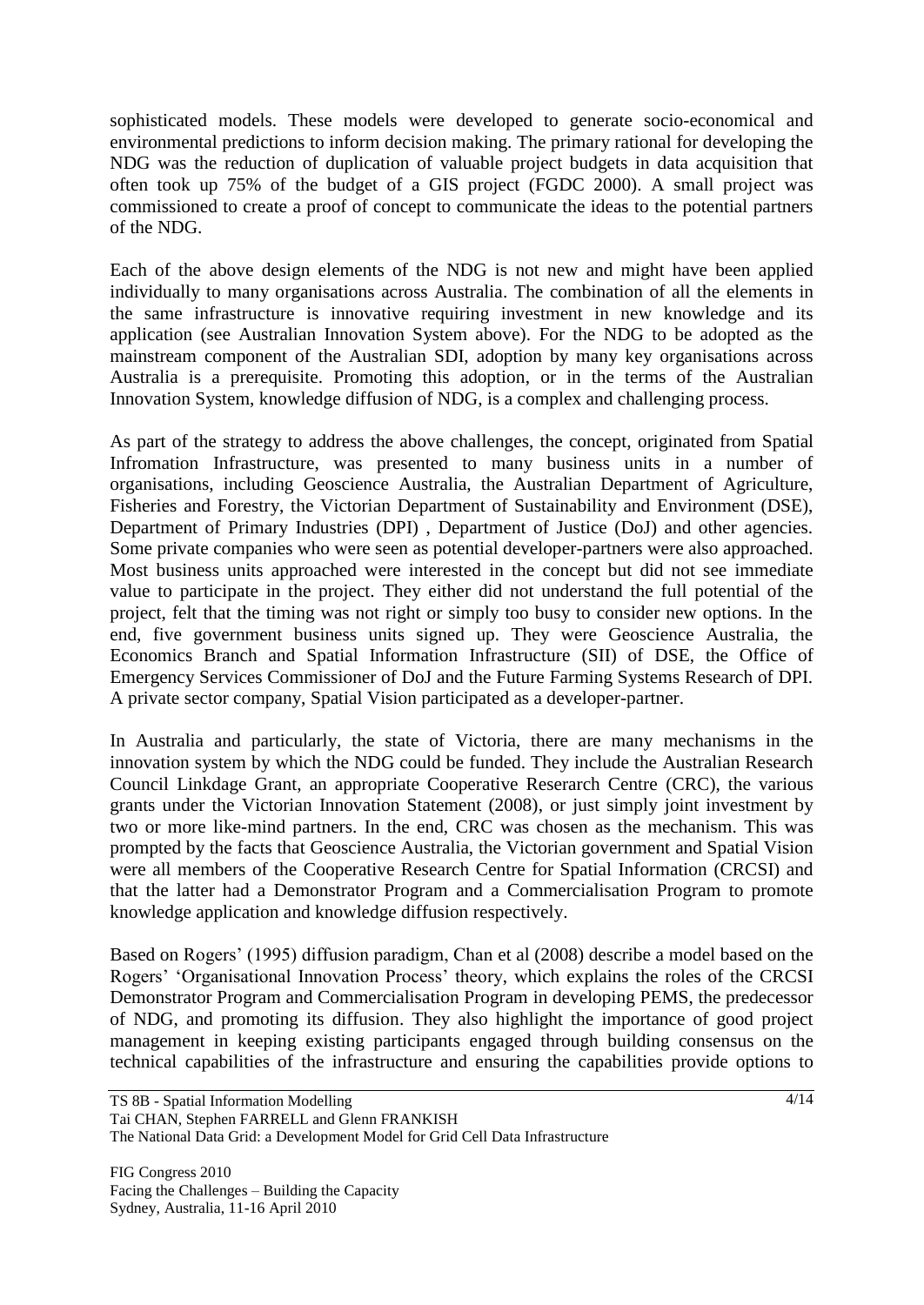improve existing business processes. They also point out the changing identify of an innovation and the importance of reinvention in promoting diffusion of PEMS.

## **4. MANAGING REINVENTION AND THE CHANGING IDENTIFY OF NDG**

After articulating the initial concept of NDG to the stakeholders and deciding to use the Demonstrator Program of the CRCSI as the collaboration framework to develop NDG, the partners jointly developed the project proposal for the CRCSI. This marked the first evolution of the identity in the translation of NDG from the original proof of concept into a prototype designed by and for the participants. This is a major milestone in the evolving identity of NDG (Chan and Williamson 1998). The end users of the prototype were identified as:

- Business staff, managers and other professionals who are GIS novices
- GIS specialists and application developers
- Professional modellers
- Data custodians.

A preliminary technological design was included with the demonstrator project focusing on building the following modules for grid cell data management:

- Data development and updates
- Central data store
- Data definition and extraction
- Data visualisation and export

### **4.1 The First NDG Demonstrator**

After securing \$260,000 of CRCSI funding, the project started in February 2007 and proceeded to clearly define the use cases, their feasibility and the detailed technical and functional specifications of the NDG. On its completion in June 2008, the demonstrator project developed a prototype infrastructure making up of the four modules listed above built on the core technologies of ESRI ArcGIS Server 9.2 and MS SQL Server 2005 as illustrated in Figure 1.

The use cases nominated in the project proposal to test the value of the proposed NDG technical infrastructure were as follows.

- Data support for the Market-Based Solutions Instrument Project, a project in which users of a set of models called EnSym (DSE 2009) would be able to download the data they needed to assess the potential environmental value of certain land management activities
- $-$  Support strategic wildfire planning and analysis to manage a set of 170+ Victoriawide asset value attributes in grid cell format and to allow local fire planners to apply weightings to them to identify priority areas in local fire plans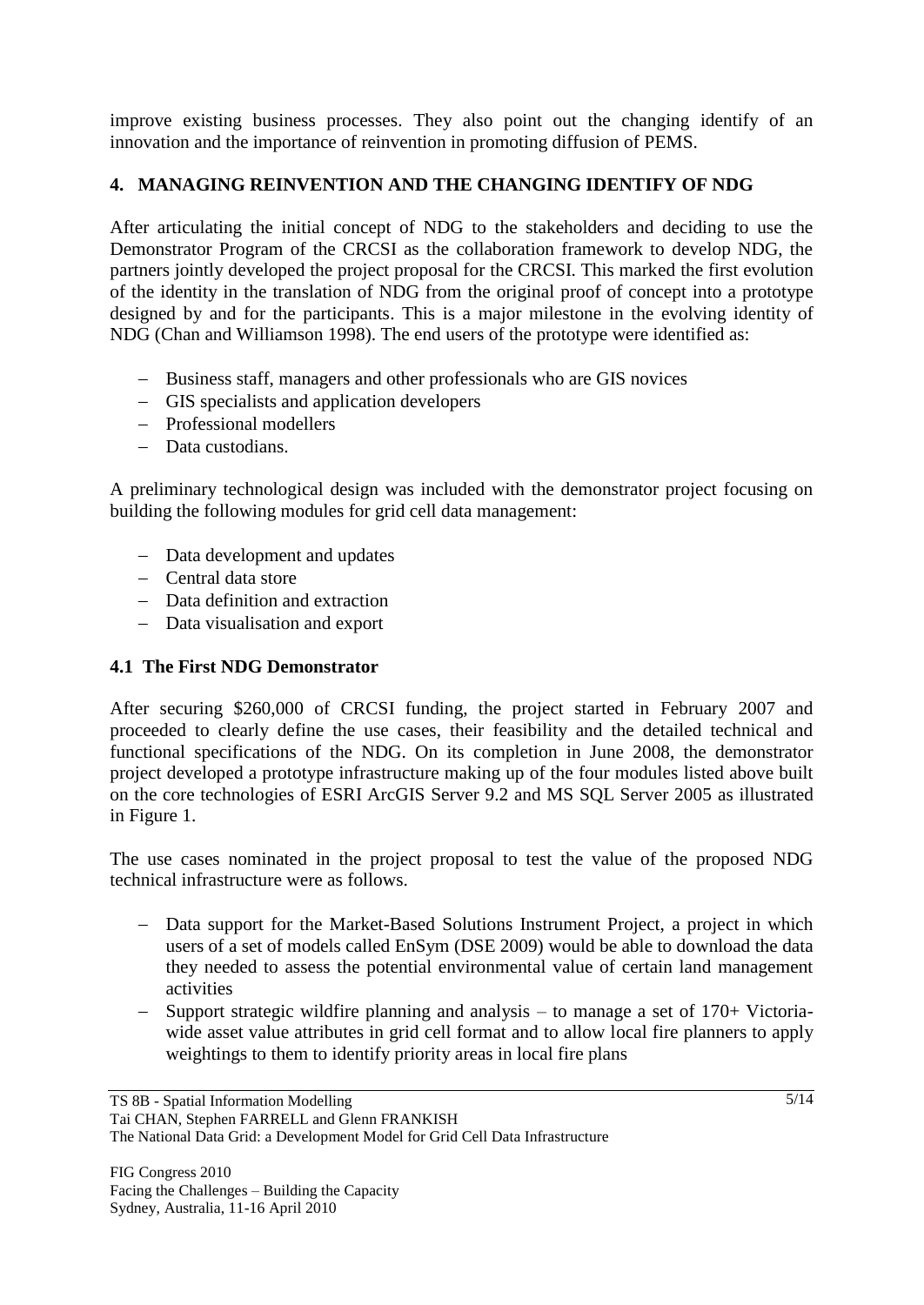- Support regional land use modelling and analysis to experiment with processes to develop current jurisdictional land use dataset and to support the use of land use models in policy develeopment
- Creation of a Land Health Index
- Support land use and ground water modelling and triple bottom line indicators analysis
- National mapping of invasive species
- Development of national land cover maps based of FAO classification
- National framework for classifying land use and other attributes for Environmental Account reporting.



Figure 1: NDG Technical Architecture: Publication Data Store and Web Interface.

In the course of more indepth discussions to better define the use cases, the relevant stakeholders identified additional hurdles that they could not overcome to bring about the use cases. The hurdles included lack of time and staff resources, timing of the NDG did not fit in with current projects, lack of readiness conceptually in applying the NDG technology to the issues in question. As a result, only the first three use cases were developed and tested.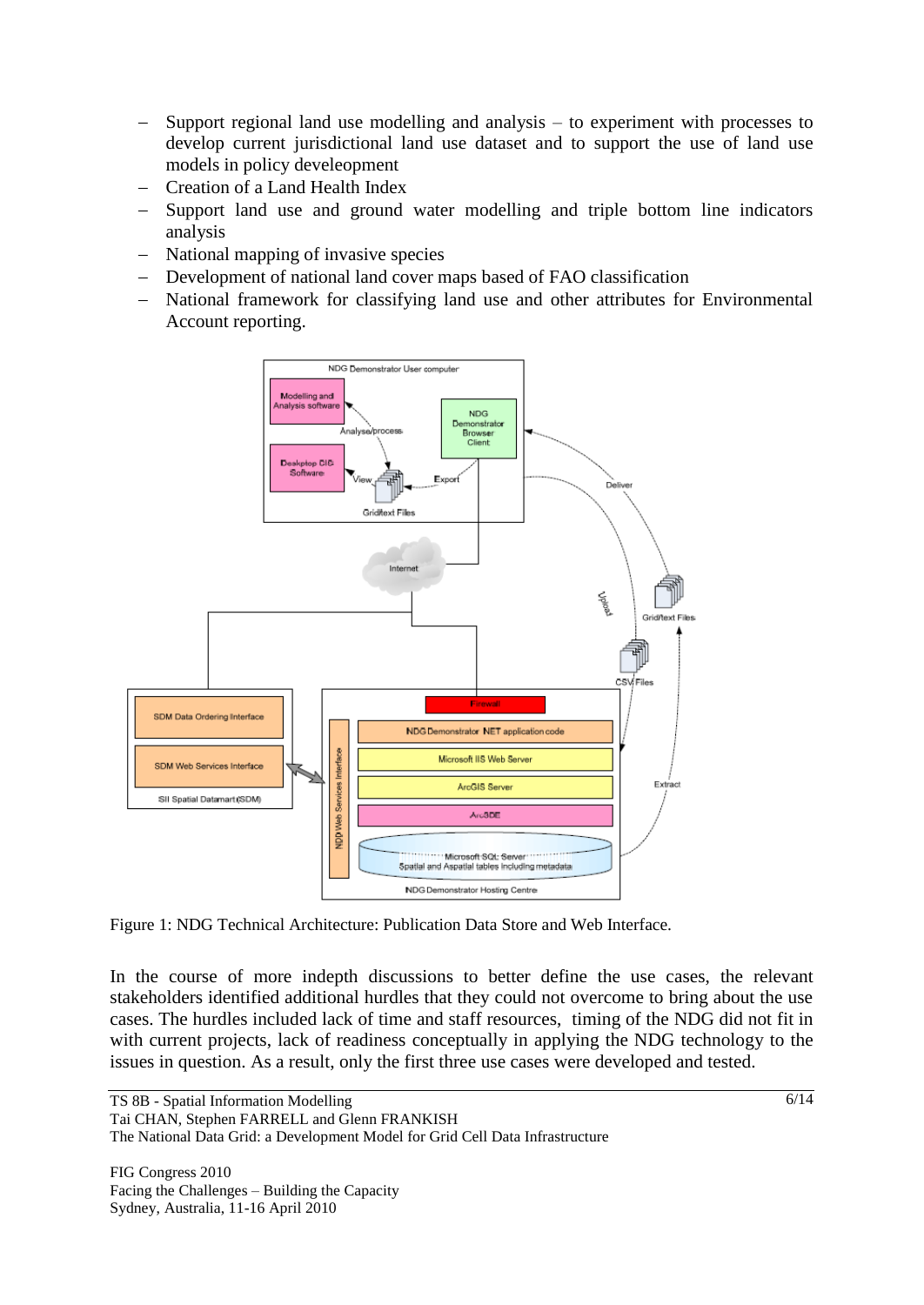At the same time, other participants were finding new use cases. Spatial Information Infrastructure (SII) invested in two additional use cases. One was to develop an inter-operable (web services) linkage between its existing data ordering application, Spatial Datamart, to demonstrate the interoperable design of NDG. The other was to demonstrate the concept of applying the generic query function (sieve mapping) of NDG in rapid site selection analysis. Geoscience Australia also invested in a use case to manage time series data of Landsat derived normalised difference vegetation index, also called the "greenness index" which was then used to generate charts and maps within NDG to demonstrate the value of grid cell data management in supporting crop productivity prediction by the Australian Bureau of Agricultural and Resource Economics (ABARE).

Of the six use cases actually implemented, only the first two and the one involving land suitability analysis were successful in demonstrating the potential value of NDG. The technology failed to meet the requirements of the third use case, regional land use modelling and analysis. This was in spite of the effort made by both the sponsoring participant, DPI, and the developer, Spatial Vision to overcome the constraints imposed by the chosen technology to increase the volume of data that could be extracted in each data order. The use case involving the development of inter-operable linkage came out with inconclusive outcome as the Spatial Datamart application adopted an out of date open standard specification. The last use case involving crop productivity prediction failed to arouse the interest of ABARE.

The above experience suggests that even with the true believers, the participants of the NDG project, who actually put in the time and effort to shape the developement of the prototype infrastructure, there was no guarantee that the outcome would meet their expectations. The demonstrator allowed the participant to reinvent the solutions offered by the NDG. The concept of reinvention was developed to Rogers (1995) describing a process in which an innovation is modified to fit the organisation in question. The more successful the reinvention is, the stronger will be the commitment to adopt the innovation in the organisation. In the case of NDG, successful reinvention by the participants were limited by the technologies and specifications chosen for NDG, the compatibility or maturity of the external applications or business processes supported, and the level of the end-users" understanding (or insight) of the infrastructure and its implications.

The last limitation is highlighted by Chan *et al*. (2008) when they emphasise the importance of the adopter of innovation (NDG in this case) being able to experiment with and tweak the infrastructure to meet their precise requirements. This is also brought out in the Cutler Review (Australian Government 2008), which observes that management and use of enabling technologies such as Information and Communications Technologies, (ie., the grid cell data infrastructure of NDG) "involves an uncommon degree of complexity and uncertainty". The end-users need "balanced and objective information from trusted sources so that they can make informed choices". This is best achieved through regulations by governments (or in the case of NDG, the Project Control Group that governs its operation), personal experience or recommendation by trusted partners or collaborators. In the case of ABARE, their involvement was mediated through Geoscience Australia, making it hard for them to realise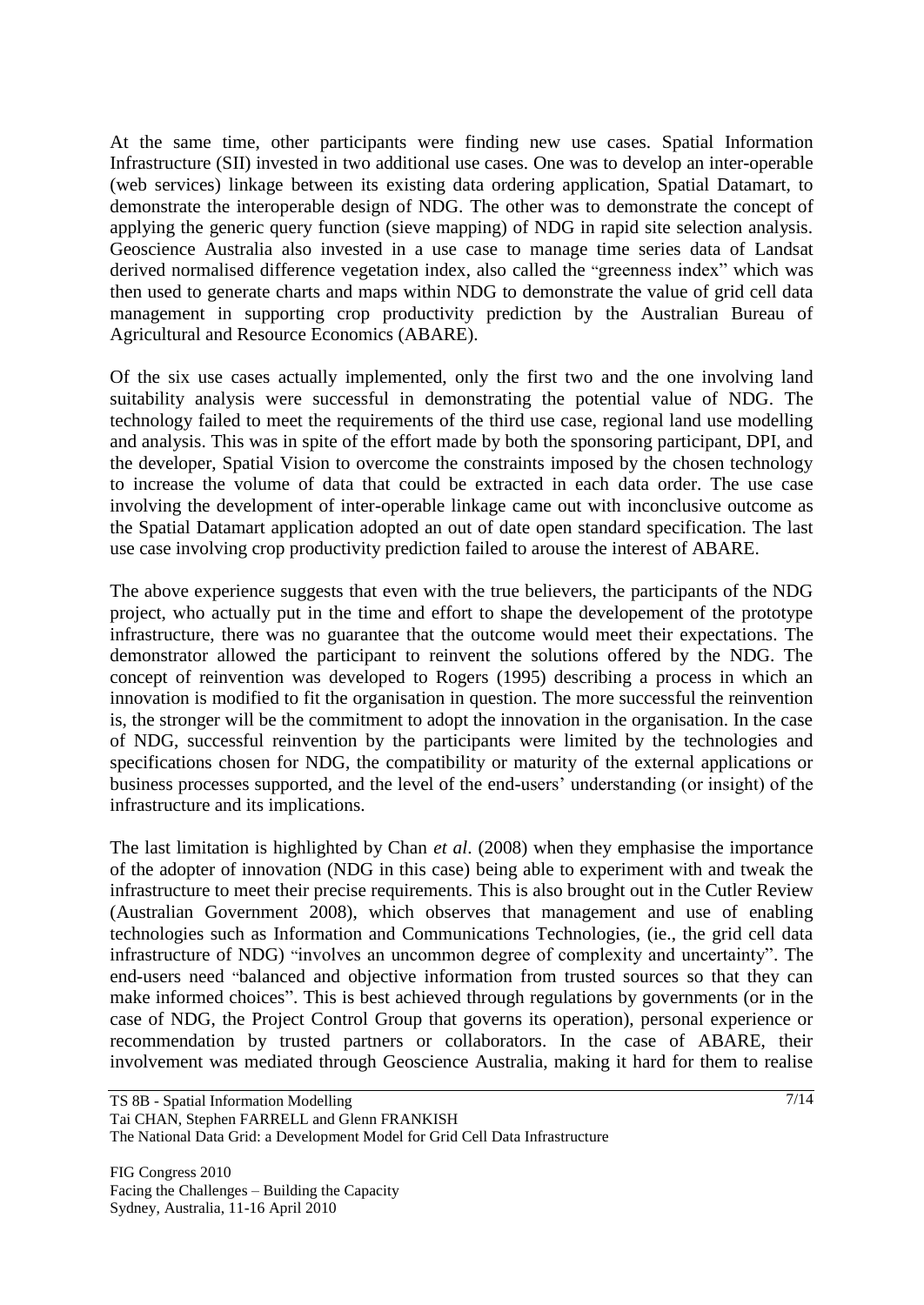the true value of NDG. At the time of the project, the lack of published statistics or regulations that govern the proper use of the infrastructure, might have increased the perceived risk of adopting NDG in their business process despite the success of the use case.

Based on the technical platform, the capabilities implemented were as follows.

- 1. a national nested grid system making up of two demonstration sub-systems: one based on national latitude-longitude coordinate and the other Victorian Vicgrid map projection; it was used for organising spatial information across Australia over a wide range of scales - local to national
- 2. a publication data store with the associated user interface and data model for functions that include visualisation: map, charts and reports; query; modelling by applying simple weightings to attributes; management of grid cell data by theme and time series; data search, selection, ordering, extraction and delivery
- 3. preliminary research for a separate backend data store designed for scalability and management of very large volume of data. The store was meant to support the publication data store that was designed for efficient querying and visualisation
- 4. test data that was made up of selected national climate datasets (6 minutes resolution), jurisdictional (Victorian) statewide data for asset values (1 km) and land use and catchment assessment data for selected catchment management authorities of Malle and Corangamite (100 and 20 m).

From a functionality viewpoint and with a focus on the publication data store, project participants identified the key benefits of the first NDG Demonstrator application to be the provision of:

- Single point for data discovery and interrogation
- Significant functionality and
- Data bundling capabilities, especially in relation to data extraction.

The key concerns or issues raised by participants in relation to the performance of the first Demonstrator were:

- Extraction and spatial query/display performance issues relating to fine resolution grid data
- Web connectivity and performance issues for selected project participants
- Screen navigation, completeness and terminology and
- The capacity to handle very large datasets, ie., the design and implementation of a high capacity and scalable backend data store
- The capacity to upload data easily and cheaply into the grid cell data environment.

Some participants were encouraged by the success of the first demonstrator and the lessons learnt. They also recognised that the first demonstrator was meant to be a prototype and not suited to supporting mission critical business process. The Victorian Department of Sustainability and Environment and Department of Justice decided to invest in a 3-year pilot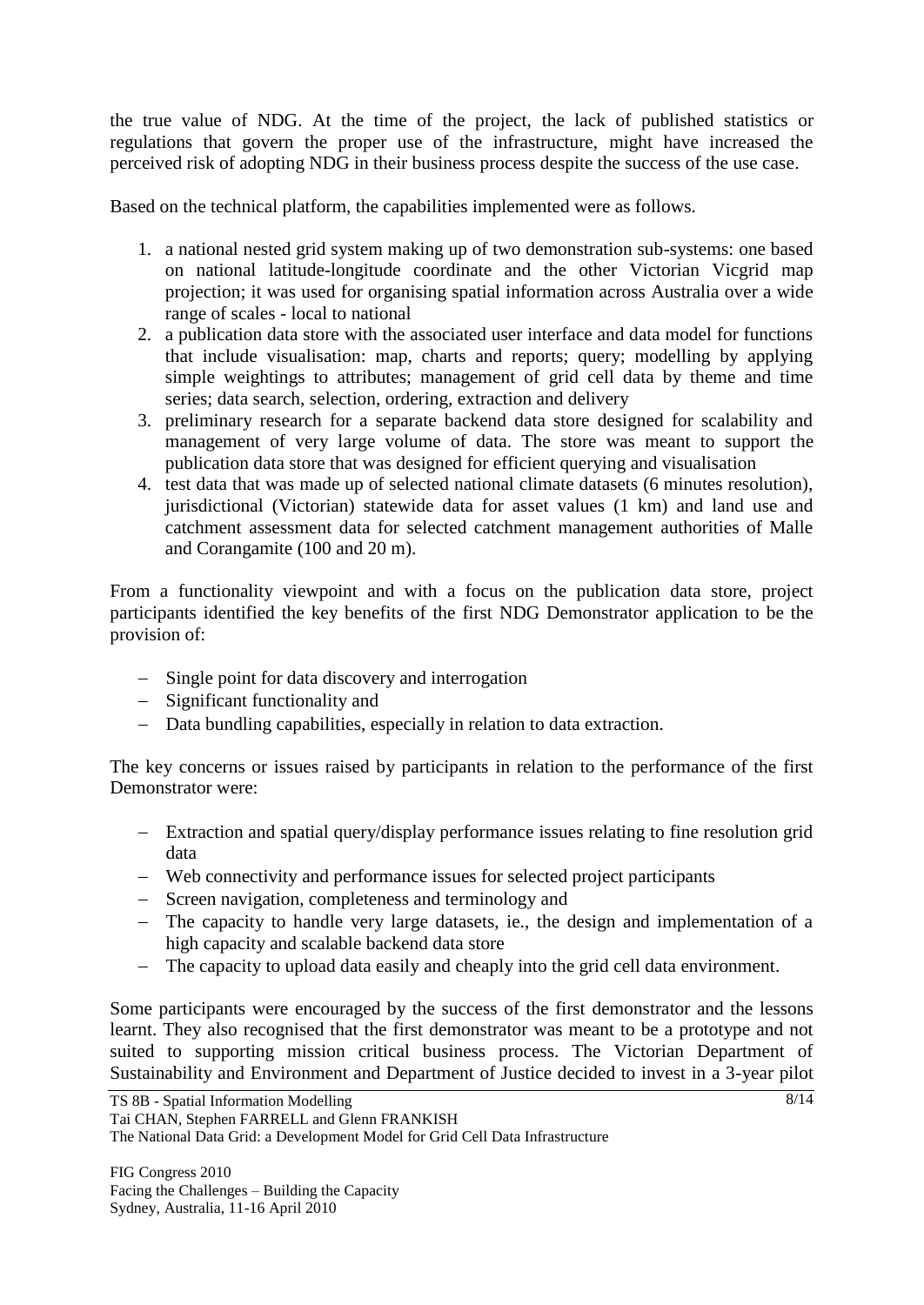to evaluate the capacity of the improved infrastructure in supporting actual business processes. The participants as a whole decided to take the project to the next step and seek the support of the CRCSI to co-fund the the infrastructure so that it could be kept as a demonstrating platform for other interested parties, particularly government departments.

### **4.2 The Second Demonstrator**

Leveraging off the investment by the participants, a proposal was put to the CRCSI to fund an additional demonstrator project with a view of addressing the key issues identified by the first demonstrator and to make the infrastructure available for testing/experimentation by other participants, existing or new. At the same time, another CRCSI participant, Victorian Partnership for Advanced Computing (VPAC) from the private sector, expressed interest to join the project. The participants recognised the value of VPAC"s expertise in high performance computing and in managing very large databases for industrial applications in, say, automobile design, in further developing NDG to meet the needs of the wider community. As a result, based on inputs from the participants, VPAC and the CRCSI, a \$880,000 demonstrator project was funded to achieve the following objectives:

- 1. to upgrade the existing NDG infrastructure to production standard to support business processes nominated by anchor tenants and to support a more thorough evaluation not possible in the current demonstrator
- 2. to support ongoing demonstration of the value of NDG to potential national and jurisdictional agencies and the public
- 3. to investigate innovative means to address scalability issues.

In particular, the third objective was about developing a strategy and selected innovative front end and back end capabilities to address scalability issues faced by the NDG. The project proposal helped to document the updated collective identity of the NDG as perceived by the participants. It also represented a major step in the reinvention of NDG to suit the emerging needs.

After formalising the governance arrangement, the participants tried to fleshed out the detailed identity of NDG and decided that it would be made up of two separate components. They are:

- improved infrastructure of the current NDG to support a 3-year pilot for the key investors, ie., DSE and DoJ, in a production setting, to be undertaken by Spatial Vision
- a prototype of a scalable high capacity backend data storage environment to be undertaken by VPAC, which would support the current NDG in due course.

After extensive research, testing and consultation, VPAC came up with a design for the back end data store which was approved by the Project Control Group and named Raster Storage Archive. The broad design is summarised as follows and illustrated in Figure 3.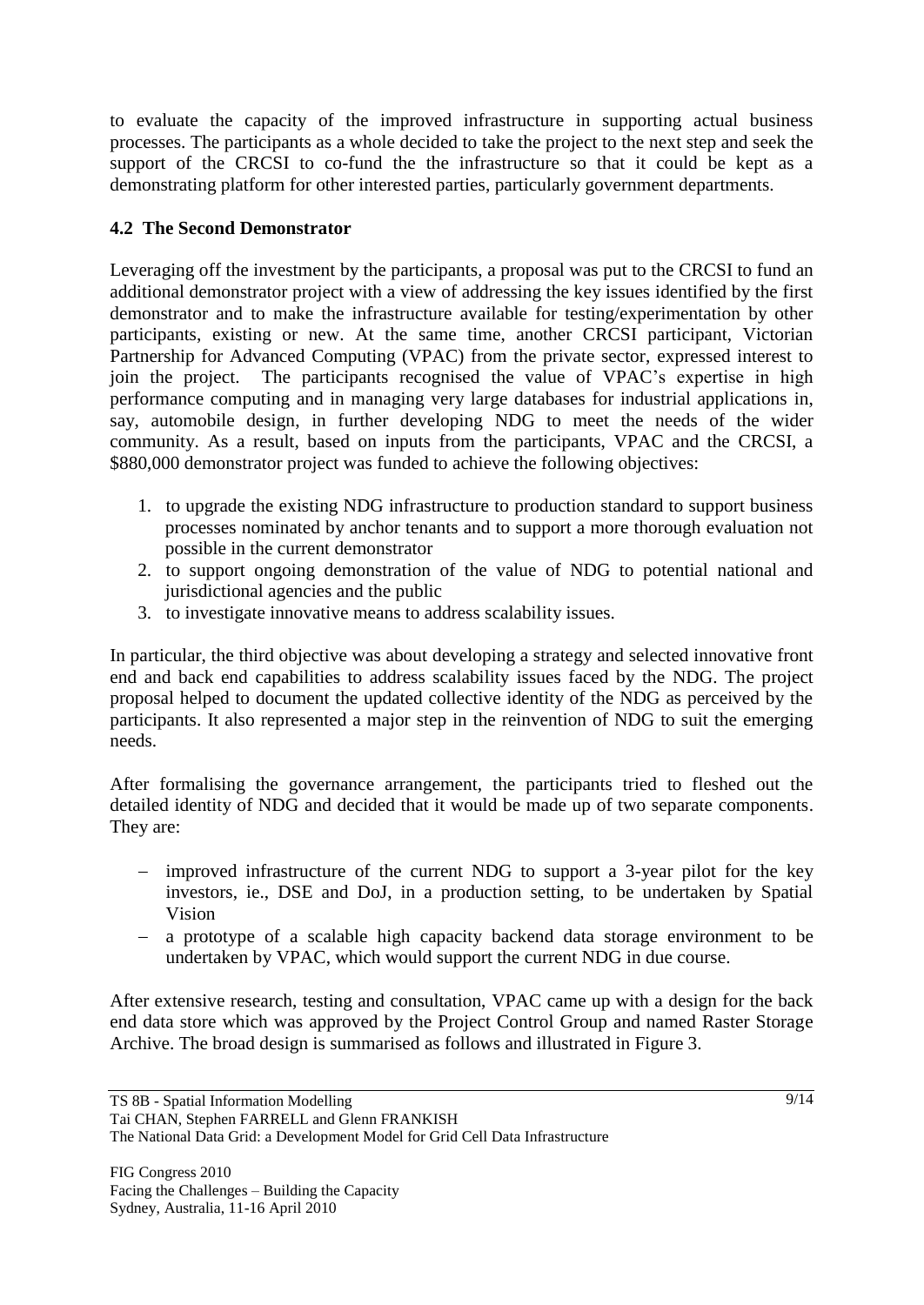- Data Storage:
	- o Image data formats to optimise storage capacity
	- o Lossless compression to maintain data integrity
	- o Tiled data storage to optimise retrieval performance
	- o Australia-wide multi-resolution index/indices for unique identification, resampling of grid cells and for future integration with the existing NDG infrastructure
- Hardware/software:
	- o Open source software/tools, in particular the core raster data management tool of Geospatial Data Abstraction Library (GDAL) to reduce licensing overheads
	- o System deployed as server instances in a corporate virtual server environment for ease of deployment and scaling up
	- o Load balancing configuration to support scaling up
	- o Federation of RSA nodes through exchange of index information to maximise custodial control of data at source.



Figure 3: Proposed NDG Raster Storage Archive Scalable Configuration.

As the consultation progressed, the participants began to understand what the Raster Storage Archive (RSA) could do. They saw this reinvention of the NDG offer a better match to their data management needs that involved storing, processing and distributing national and victoria-wide datasets at comparatively high resolutions. Geoscience Australia decided to test the management of five attributes of the national radiometric and gravimetric dataset at a scale of 100m while DSE the group of eleven input datasets for the Victorian EnSym suite of models at a scale of 20m and had data ordered delivered in the EnSym specific "Matlab" format. DSE also invested in building a web service link to allow orders for data upload and download to be placed directly within the EnSym user interface, further automating the transaction between EnSym and the NDG RSA. The new opportunities identified by the two organisations were deemed out-of-scope in the specification that guided improvement of the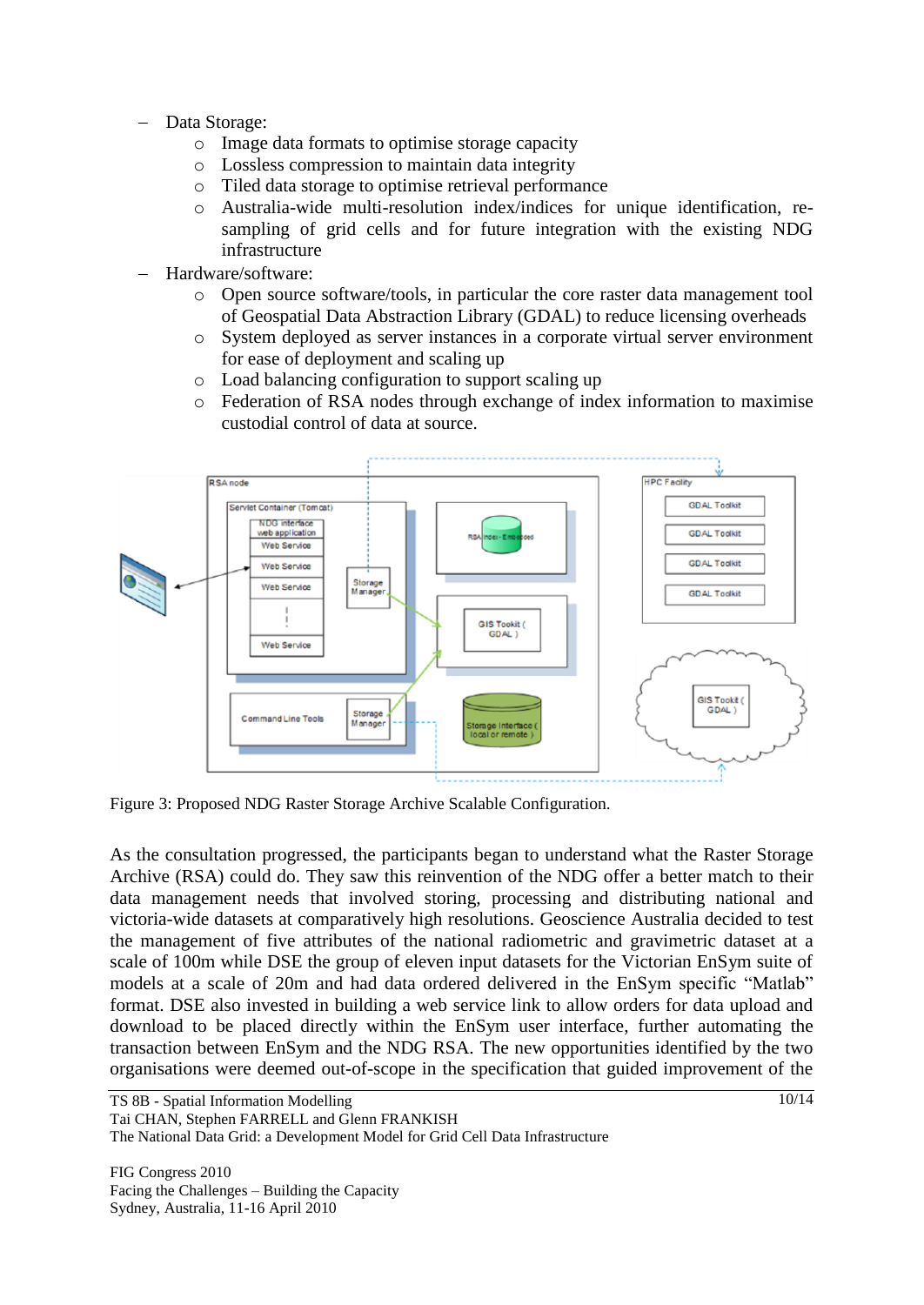existing NDG. By this time, the latter was referred to as the Publication Data Store, the term used in the original design document of the first demonstrator.

At the same time, both Geoscience Australia and DPI identified opportunities to make use of the Publication Data Store (PDS) to meet specific data management needs. In conjunction with the Bureau of Rural Sciences of the Australian Department of Agriculture, Fisheries and Forestry (DAFF), Geoscience Australia invested in a study to manage a group of attributes needed by a national modelling package called the Multi-Criteria Analysis Shell for Spatial Decision Support (MCAS-S) (Bureau of Rural Sciences 2009), to support decision making by the Queensland rural land managers in their bid to better manage the Great Barrier Reef. The project is called Reef Rescue. The developer of PDS worked closely with the Reef Rescue project team to identify an optimal cell resoluton to allow the project to make full use of the functions of PDS, assisting them in the reinvention process to adopt the innovation.

DPI, on the other hand, identified a need to manage the dozens of census and agricultural economic attributes that had to be used in an interactive community engagement process to determine an index for Adaptive Capacity to Climate Change for the Southwestern part of Victoria. This process saw value in the weighting function offered by the PDS to allow the community representatives to interact with the system in real time to generate the index. DPI was keen to evalute the benefits of PDS in this process.

### **5. THE WAY FORWARD**

With the reinvention process taking place in the background, the participants appreciate the potential of the two components of the NDG better. The Project Control Group has instructed that the identity and value of the NDG be properly articulated as a holistic entity. As a result the project got better in articulating the value of the NDG to potential adopters of the innovative infrastructure. There were two recent examples.

- **Urban Digital Elevation Model (UDEM).** After comparing the roles of the UDEM project (Fraser and Wheeler 2008) with that of the NDG, representatives of the Steering Committee of the UDEM project agreed to jointly research into means of collaborating with the NDG project to diversity the number of public channels to access the upcoming authoritative national DEM products.
- **One-stop-shop for Fire Models Integration.** Being a participant of the NDG Demonstrator project, representative of the Office of Emergency Services Commission (OESC) on the Project Control Group had an in-principle agreement with the project to research into ways of supporting various fire and other emergency risk models in Victoria. These include providing input data support to the models and as a repository to share and visualise fire risk model outputs efficiently.

When realised, the above collaborative research activities are expected to generate new insight into the grid cell data needs of the wider community through the associated reinvention of the NDG. The resulting support of the wider community of users would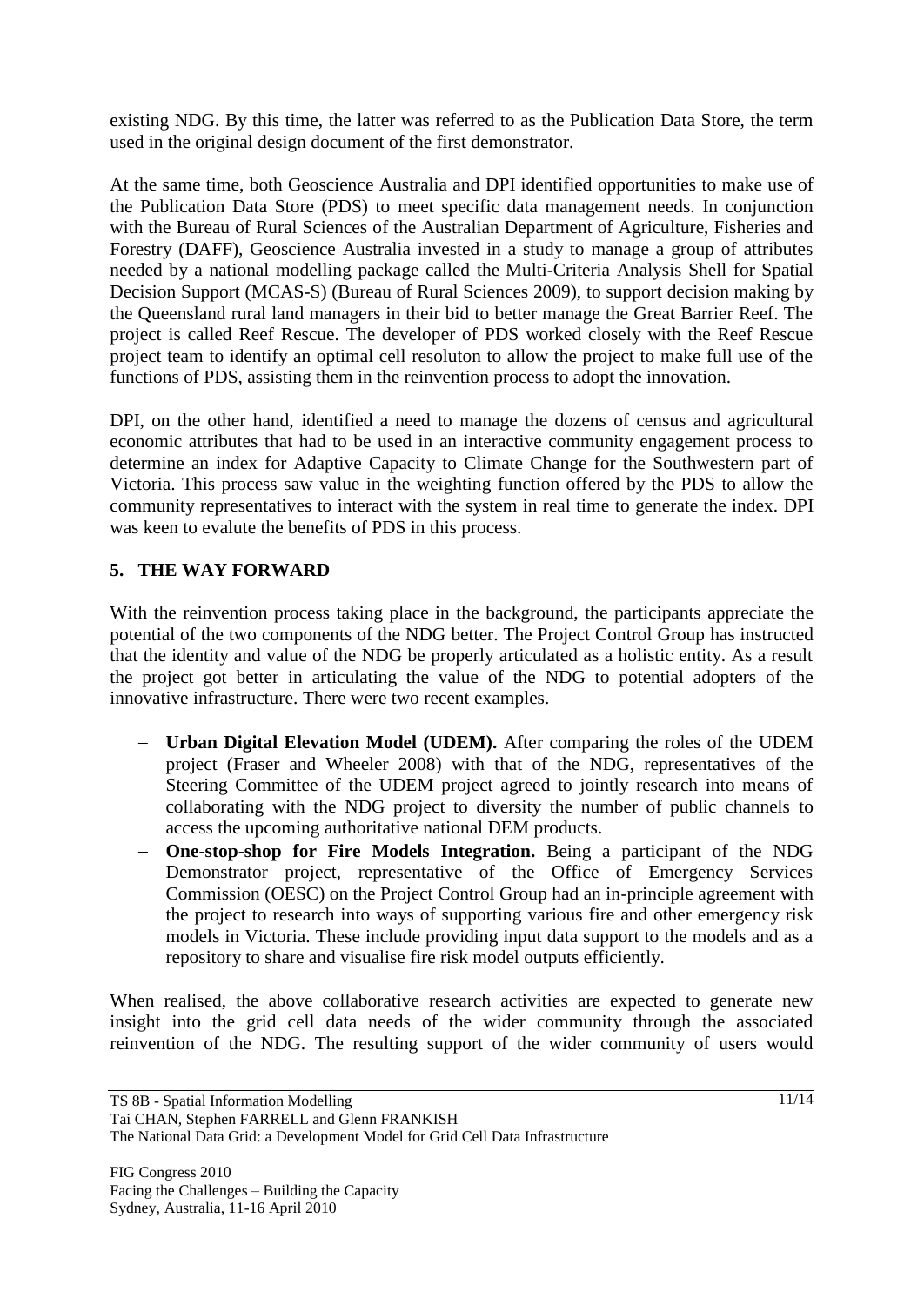strengthen the case for more sustainable fundings from various government sources, including funding from existing innovation programs nationally and in Victoria.

In the course of undertaking the two demonstrator projects, stakeholders, both existing and potential, have identified the needs for appropriate regulations or governance processes to ensure data published are up-to-date and to the specifications of the data custodians. This is to ensure that the data published are regarded as authoritative and "fit-for-purpose", and will require the codification and implementation of the best practices for information management. This demand for appropriate regulations is in line with the measures recommended to promote diffusion of enabling technologies in the Cutler review (Australian Government 2008). It is expected that this will have to be dealt with in reinvention activities in the future to ensure that the NDG stays relevant to the adopters and end users.

With the success described above, the logical strategy to take the NDG infrastructure forward for wide adoption across Australia involve the following steps:

- Continue to work with existing participants to ensure that their existing and emerging grid cell data management needs are well articulated and met
- Actively engage with new/potential participants, including data custodians, users and system developers, through the extended network of contacts of the existing participants to extent capabilities of the infrastructure to stay relevant
- Continue to maintain a demonstration component of the project to allow reinvention and diffusion to take place both for existing and new participants
- Robust and transparent project management to manage the trust and expectation of the participants
- Continue to make use of existing mechanisms to facilitate collaboration and diffusion within the Australia Innovation System, especially the CRCSI-2, which has just secured \$32 M of funding from the Australian Commonwealth for another eight years starting 1 January 2010.

### **6. CONCLUSIONS**

The National Data Grid is an important component of the Australian Spatial Data Infrastructure, helping to meet the grid cell (or raster) data needs of the nation, particularly in modelling. While the technologies are not new, the way they are put together to provide relevant services to the range of users concerned is innovative.

In the innovation system in Australia, the Cooperative Research Centre for Spatial Information was chosen as the collaborative mechanism to generate and apply the knowledge of the design and management of the National Data Grid infrastructure. This is done through two separate demonstrator projects part funded by the CRCSI. However it still takes good project management and stakeholder engagement to ensure diffusion of the infrastructure across the potential adopters in Australia, especially among the participants of the projects. An important approach is to promote "reinvention" of the infrastructure to ensure that it fits the organisations that are going to adopt it.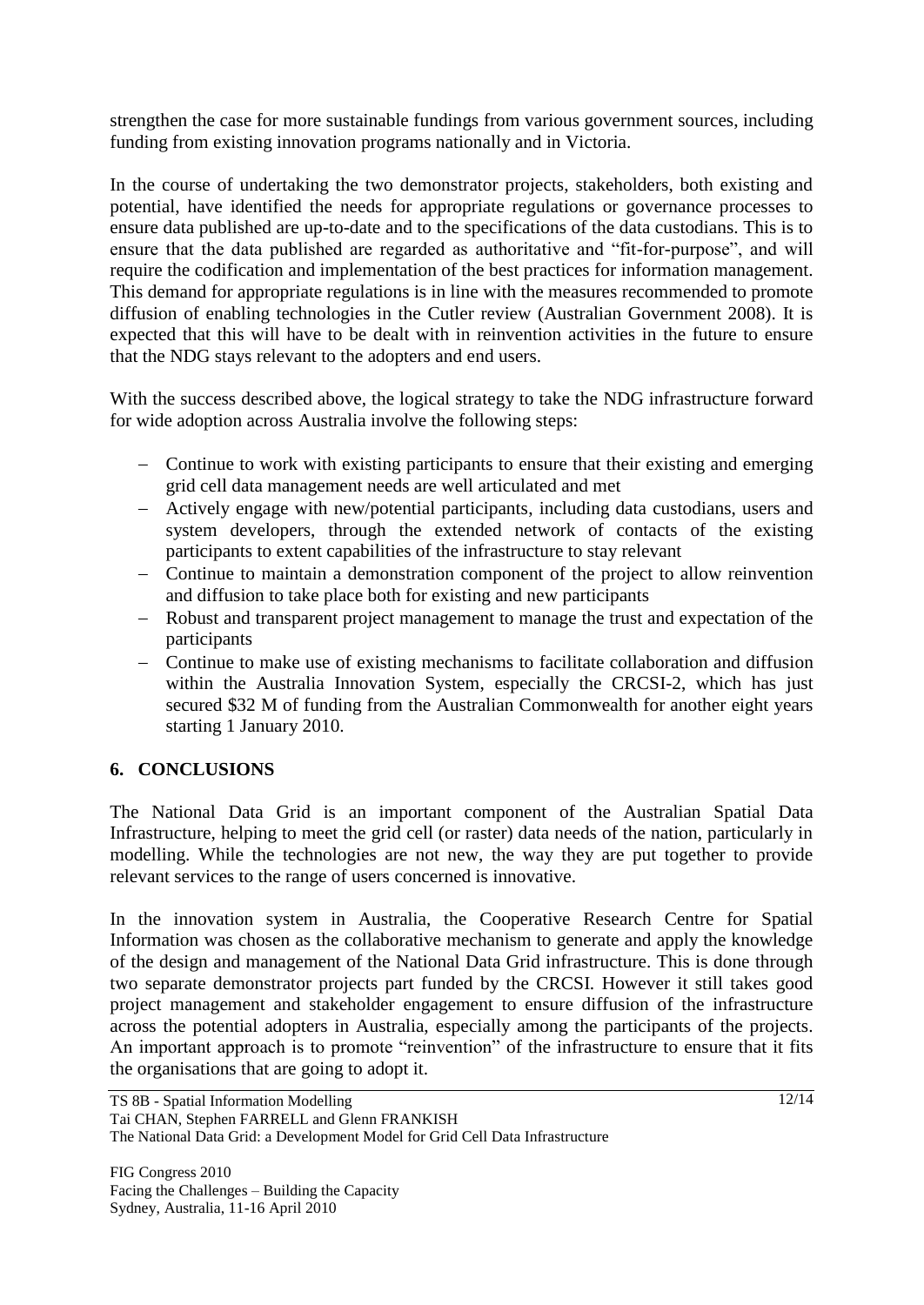### **REFERENCES**

Bureau of Rural Sciences (2009), MCAS-S home page, available at <http://adl.brs.gov.au/mcass/background.html> accessed 19/9/2009

Chan, T., Beverly, C., Ebert, S., Garnett, N., Lewis, A., Pettit, C., Thankappan, M. and Williams, S. (2008), Platform for Environmental Modelling Support: a Grid Cell Data Infrastructure for Modellers, in Landscape Analysis and Visualisation: Spatial Models for Natural Resource Management and Planning, (Eds. Pettit, C., Cartwright, W., Bishop, I., Lowell, K., Pullar, D. and Duncan, D.), Springer, Berlin, pp 97-118.

Chan, T. O. and Williamson, I. P. (1998), The different identities of GIS and GIS diffusion. International Journal of Geographical Information Science, 13(3), 267-281.

Department of Sustainability and Environment (2009), ecoMarkets home page, available at [http://www.dse.vic.gov.au/DSE/nrence.nsf/LinkView/FB70ED23CC1C8B4BCA2573940018](http://www.dse.vic.gov.au/DSE/nrence.nsf/LinkView/FB70ED23CC1C8B4BCA2573940018C5087791A5F203C894104A2567CB00031088%20accessed%2019/9/2009) [C5087791A5F203C894104A2567CB00031088 accessed 19/9/2009](http://www.dse.vic.gov.au/DSE/nrence.nsf/LinkView/FB70ED23CC1C8B4BCA2573940018C5087791A5F203C894104A2567CB00031088%20accessed%2019/9/2009)

FGDC (2000) Financing the NSDI: National Spatial Data Infrastructure – aligning federal and non-federal investments in spatial data, decision support and in-formation resources, revision 20 for public comments. Federal Geographic Data Committee. Available at <http://www.fgdc.gov/library/whitepapers-reports> accessed 19/9/2009.

Fraser, C. and Wheeler, T. (2008), National Coastal Vulnerability, a powerpoint presentation at the CRCSI Annual Conference 2008, available at [http://www.crcsi.ecampus.com.au/file.php/117/Conference2008/2\\_Tony\\_Wheeler.pdf](http://www.crcsi.ecampus.com.au/file.php/117/Conference2008/2_Tony_Wheeler.pdf) accessed 19/9/2009.

Media release, Government Welcomes Release of CRC Review, available at [http://minister.innovation.gov.au/carr/Pages/GOVERNMENTWELCOMESRELEASEOFCR](http://minister.innovation.gov.au/carr/Pages/GOVERNMENTWELCOMESRELEASEOFCRCREVIEW.aspx) [CREVIEW.aspx](http://minister.innovation.gov.au/carr/Pages/GOVERNMENTWELCOMESRELEASEOFCRCREVIEW.aspx) accessed 19/9/2009.

Minister for Innovation, Industry, Science and Research (2008), Australian Government, Rogers, E. M. (1995) Diffusion of Innovations, The Free Press, New York.

Victorian Action Statement (2008), Victorian Government [eGovernment Resource Centre,](http://www.egov.vic.gov.au/) available at [http://www.egov.vic.gov.au/index.php?env=-innews/detail:m2006-1-1-8-s-0:n-](http://www.egov.vic.gov.au/index.php?env=-innews/detail:m2006-1-1-8-s-0:n-1604-0-0--)[1604-0-0--](http://www.egov.vic.gov.au/index.php?env=-innews/detail:m2006-1-1-8-s-0:n-1604-0-0--) accessed 19/9/2009.